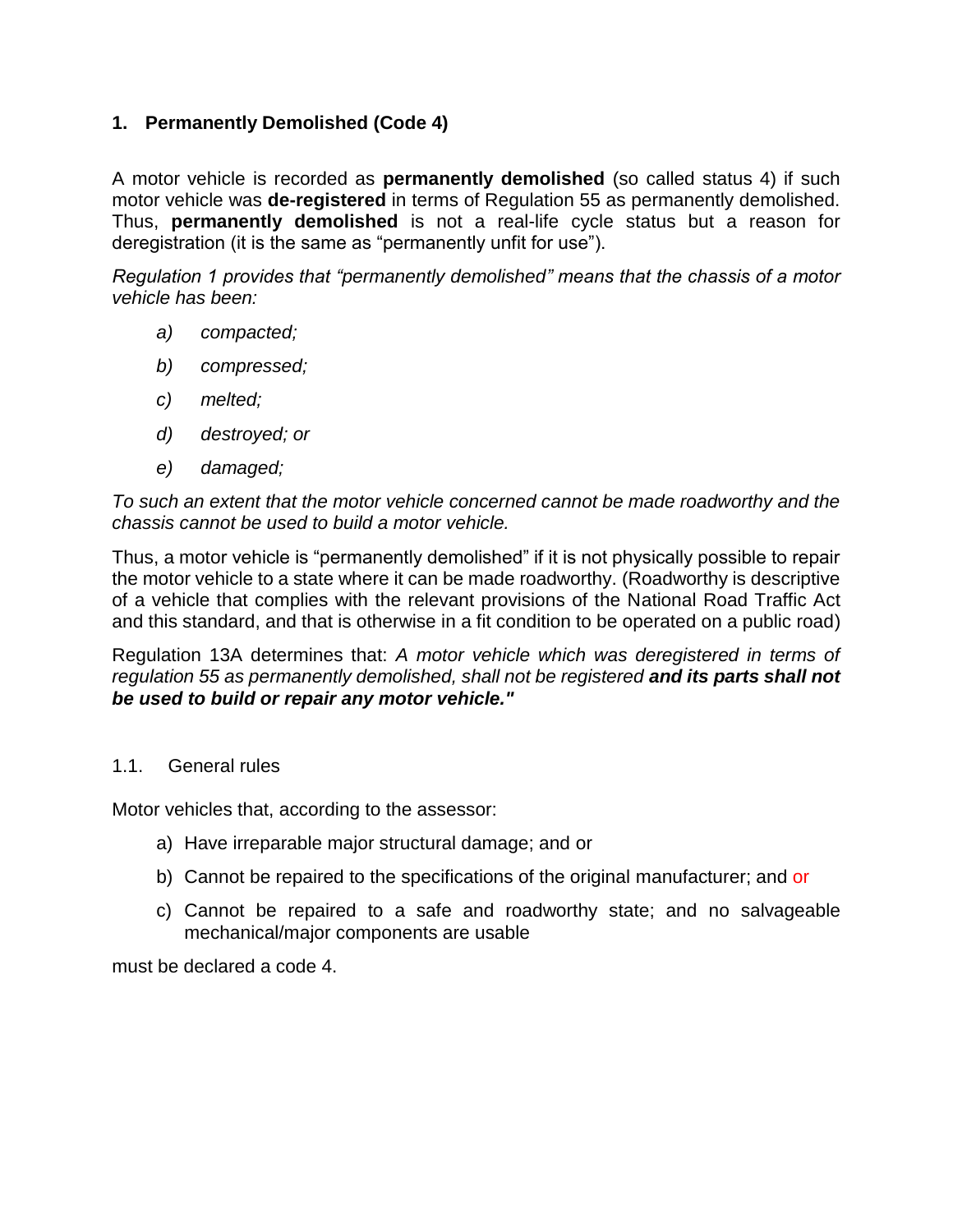1.2. Definition of code 4 irreparable major structural damage

The following should be considered to determine when a motor vehicle **has been damaged to such an extent that the motor vehicle concerned cannot be made roadworthy and the chassis or any part of it cannot be used to build a motor vehicle.**

- a) In the case of a monocoque construction motor vehicle, when:
	- i. The monocoque construction is completely twisted in its entirety;
	- ii. The dome is completely crushed from overturning and, in the process, the roof pillars are completely crushed.
		- o Which in turn crushed the firewall or rear cab panel, and the monocoque construction panels around the motor vehicle were damaged and/or no salvageable mechanical/major components are usable.
- b) In the case of a ladder chassis motor vehicle, when:
	- i. The complete body as well as the complete chassis are severely damaged;
	- ii. The chassis is damaged beyond repair and/or no salvageable mechanical/major components are usable
- c) The motor vehicle was totally **burned** out and or melted.
- 1.3. Legislation and Natis Requirements
	- a) It is compulsory that these motor vehicles (as per par 4.2.2.1) should be dealer stocked in the name of the insurer or the salvage agent.
	- b) These motor vehicles should be deregistered as "demolished" as determined by regulation 55. Regulation 13A determines that a *motor vehicle which was deregistered in terms of regulation 55 as permanently demolished, shall not be registered and its parts shall not be used to build or repair any motor vehicle."*
- 1.4. Further requirements
	- a) It is the responsibility of the insurance company, through the motor assessor, to determine in writing with supporting documents when a motor vehicle should be coded as permanently demolished.
	- b) Insurers should apply the legal and Natis requirements, as well as the requirements of this Code of Salvage strictly in order to restrict incorrect coding of motor vehicles that should fall into this category.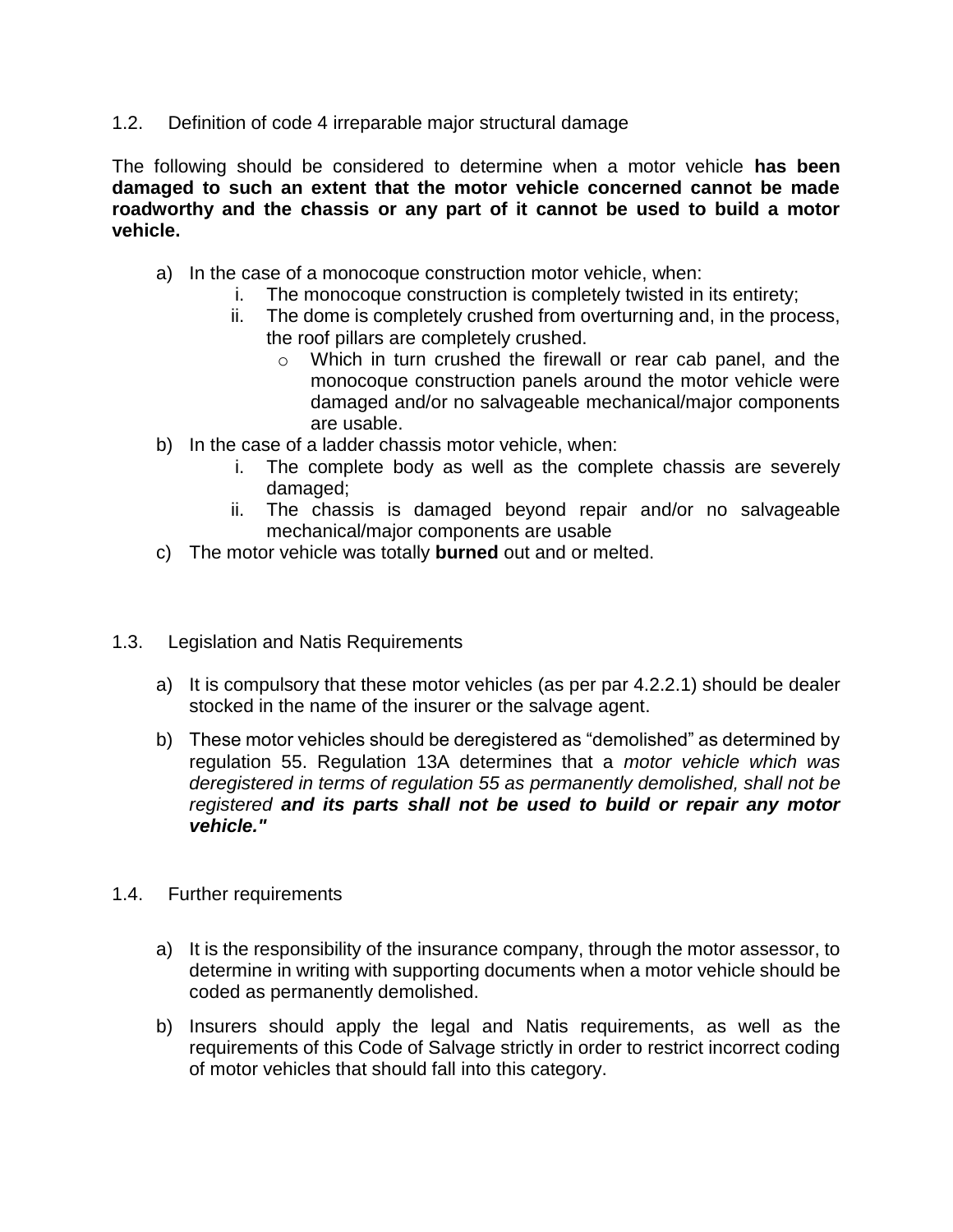- c) Insurers shall ensure that the motor assessors they employ and/or contract will be trained to such an extent that they would be able to do their duties in this regard. This training will include details about relevant legislative and other requirements, the requirements of the Code of Salvage, as well as the structural and mechanical knowledge of motor vehicles necessary to perform their duties.
- d) Motor assessors should take photographs of the motor vehicle, which should be securely stored by the insurer.
- e) Vehicles deregistered as Demolished in terms of Regulation 55 must be destroyed through controlled compacting or shredding process and no parts of such deregistered (Demolished) vehicle may be used to repair any vehicle. The following should be followed:
	- i. The insurer will keep all documents related to Code 4 motor vehicles, i.e. they will not hand over the registration documents to any third party including the salvage agent.
	- ii. The insurer will either destroy such documents immediately through the act of shredding or keep the documents only until such time as they are included in a final audit after which they will be destroyed through the act of shredding.
	- iii. While a document relating to a Code 4 motor vehicle is still in the insurer's possession, the certificate of deregistration should be defaced, and the barcode and control number must be blacked out (Annexure A example) and kept on file by only the insurer according to legislation. Regulation 55(2)(e) of the National Road Traffic Act states that a "certification of demolition" needs to be included where the vehicle was demolished. The date and the name/address of the body that operates the demolition equipment must appear on the certificate.
- f) Should the insurance company instruct a salvage agent to destroy a motor vehicle, the insurance company will ask for proof of such destruction. In addition, the documents relating to such motor vehicles will be dealt with as per the above-mentioned process.
- g) The insurer must ensure that the motor vehicle is deregistered on Natis as permanently demolished by the titleholder (insurer/bank/owner), i.e. the chassis number must be cancelled. Insurers must use the agreed terminology as per this Code of Salvage in the instruction to the titleholder/owner. A pro forma wording for such an instruction is attached to this Code as Addendum B.
- h) The insurer must note the code 4 status of the motor vehicle, as well as the fact and manner of the chassis disposal on all other (apart from Natis) appropriate records, i.e. the electronic and physical registers/operational systems of the insurer.
- i) It is compulsory for the insurer to note the details of the motor vehicle, including its status code, onto the Vehicle Salvage Database (VSD).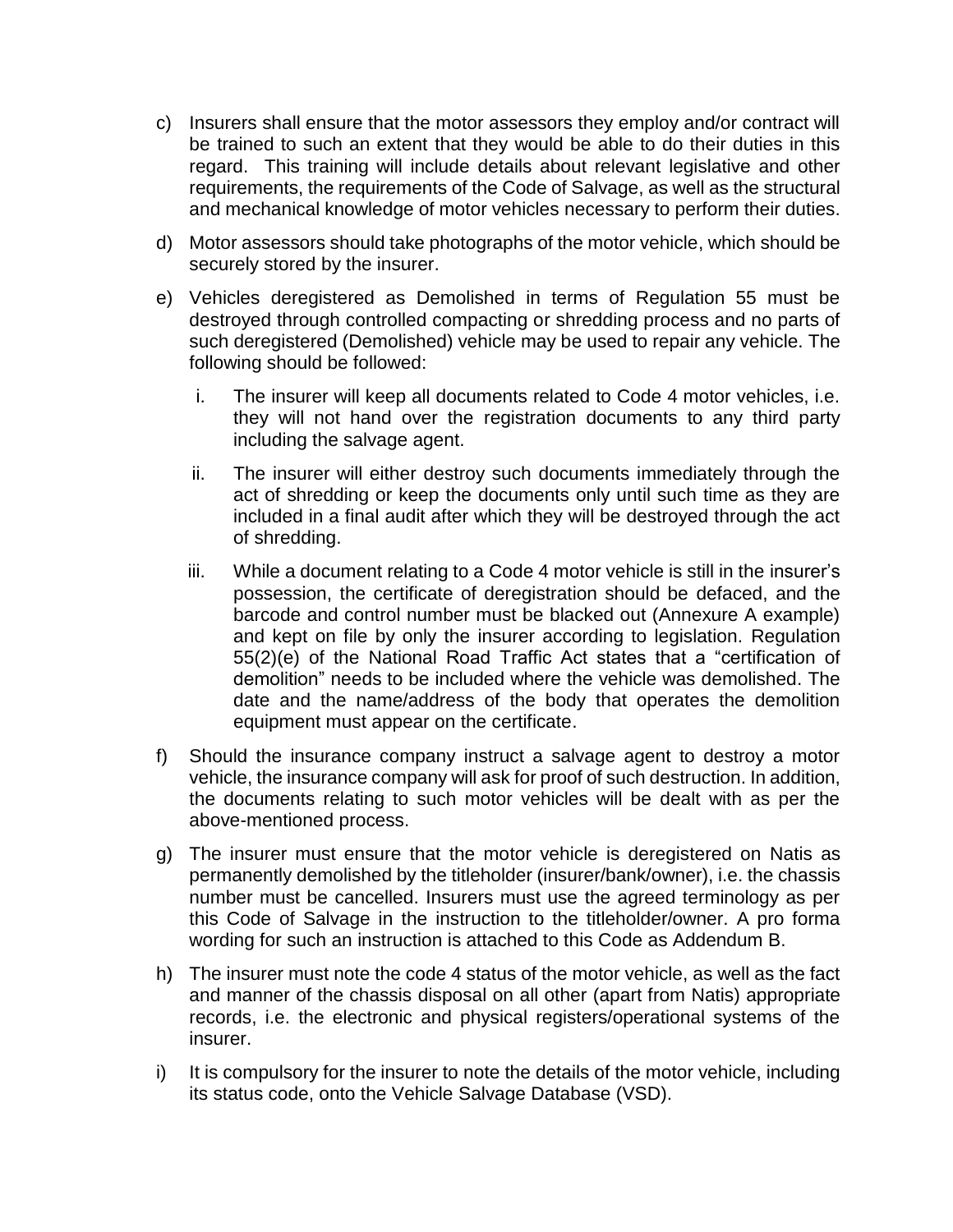The insurer must inform all other relevant role players, such as salvage agents, of the status of the motor vehicle.

## **2. Code 3 - Built up/Permanently unfit for use**

Code 3 motor vehicles are Code 1 or 2 motor vehicles involved in an incident, and subsequently being declared unfit for use as a motor vehicle. Such motor vehicle may be rebuilt however will forever reflect a code 3 allocation and undergo the stringent procedures set out in the legislation. A motor vehicle is "Built up or permanently unfit for use", when the extent of the damage includes structural defects that require substantial rebuilding. The vehicle being rebuilt would not conform to the manufacturer standards, however, can be put back to a roadworthy status.

## 2.1. **Built-up (code 3)**

According to Regulation 13 (4), a motor vehicle will have the status of "built-up" (so called status 3) after registering the motor vehicle as being liable for licensing in one of four circumstances:

- a) If such motor vehicle was previously deregistered as permanently unfit for use;
- b) If such motor vehicle was previously registered as "built-up";
- c) If such motor vehicle is being registered for the first time, and it has been manufactured, built, modified or imported by an unregistered manufacturer, builder or importer (MIB) and a certification of roadworthiness was not issued to it; or
- d) If such motor vehicle is being registered for the first time, and it has been manufactured, built, modified or imported by a registered MIB which registered subject to the condition was that the motor vehicle will have a status of "builtup".

Regulation 13 is clear when a motor vehicle will have a status of "built-up" after reregistration, but it does not determine when a motor vehicle must be deregistered as "*permanently unfit for use*". The Act and the Regulations do not define this term and leave this decision to the *title holder*. If the motor vehicle was previously deregistered as permanently unfit for use, it will have a status of "built-up" (so called status 3) after it is reregistered.

*Note: A motor vehicle will have a life cycle status of "Used" (not "built-up") after registering the motor vehicle as being liable for licensing, if such motor vehicle was de-*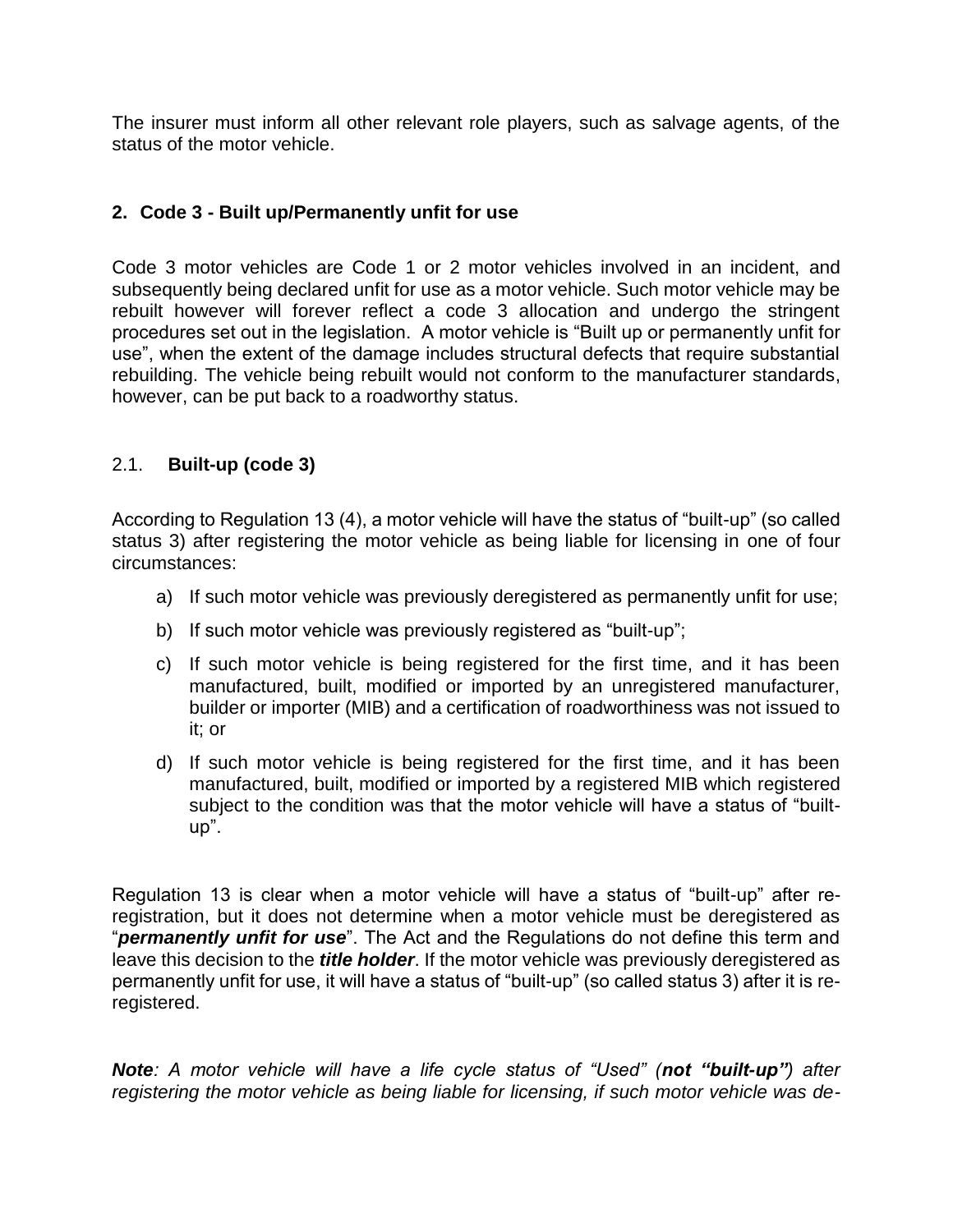*registered as being stolen and the status of the motor vehicle was recorded as "new" or "used" prior to such deregistration. If the status of the motor vehicle was "built-up", it will retain this status.*

### 2.2. Code 3 (Built-up)

Motor vehicles that, according to the assessor:

- a) Only have **repairable structural damage**; and
- b) **Can** be repaired to a **safe and roadworthy** state; and
- c) Can **not necessarily** be repaired to the specifications of the original manufacturer;

must be declared a code 3.

#### 2.3. Definition of repairable structural damage

The following should be considered by the assessor to determine when a motor vehicle has **repairable** structural damage. **Repairable** structural damage is:

- a) Where the motor vehicle can only be repaired by means of joining two or more body shells together;
- b) When the complete chassis needs to be replaced, including and especially in the case of light delivery motor vehicles;
- c) When the entire load bearing sections (cab) of the main rails need to be cut and welded, including and especially in the case of light delivery motor vehicle cabs;
- d) When the motor vehicle has sustained severe structural damage requiring extensive repairs needed to the chassis, frame and monocoque construction.
- 2.4. Legislation and Natis requirements
	- a) The insurer should ensure that these motor vehicles are deregistered as "**permanently unfit for use**" and/or if unfit to be registered as a used motor vehicle should be deregistered as a 'built up' motor vehicle (Code 3).
	- b) It is compulsory that these motor vehicles should be dealer stocked in the name of the insurer or the salvage agent.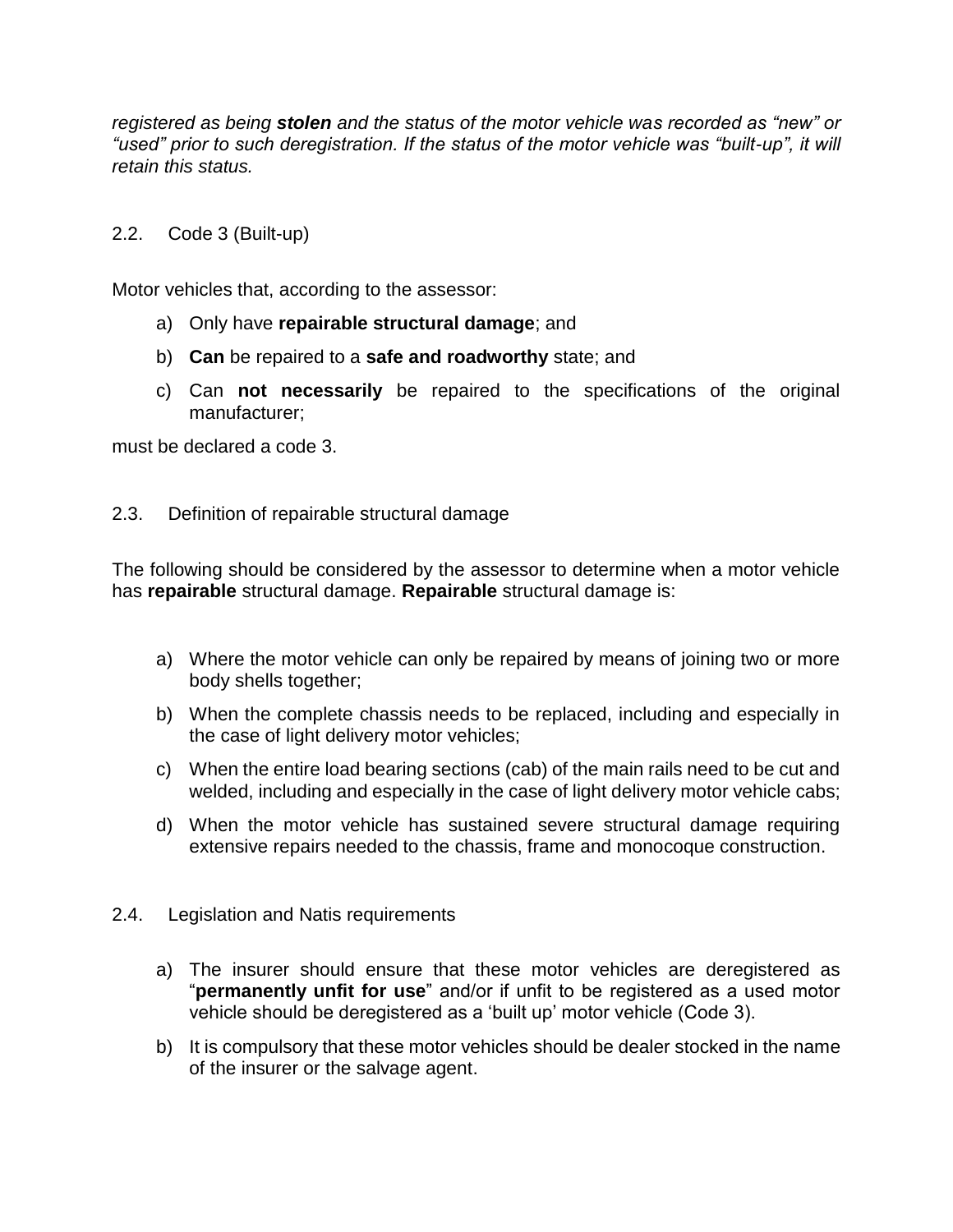# 3. **Permanently unfit for use / to be reported to the ICB (code 3A)**

Code 3A (Spare parts only) motor vehicles are Code 1, 2 or 3 motor vehicles involved in an incident, and subsequently being declared unfit for use as a motor vehicle. Such motor vehicles cannot achieve roadworthy status due to impaired structural integrity of the motor vehicle but can be stripped for spares only. The Certificate of Registration in respect of a Motor Vehicle will forever reflect Permanently Unfit for Use (code 3A), the record must be reported to the ICB. (At the next meeting we will unpack how to report)

## 3.1. **Code 3A (Spare parts only) - Permanently unfit for use / to be reported to the ICB**

Code 3A vehicles to be reported to the ICB are Code 1, 2 and 3 motor vehicles involved in an incident, and subsequently being declared unfit for use as a motor vehicle, such motor vehicles may *not be rebuilt* however will forever reflect a code 3A allowing the usable vehicle parts to be sold. The motor vehicle will be de-registered and the vehicle's registration document will be retained by the insurer and the vehicle shall never be registered again.

Thus, a motor vehicle is "permanently unfit for use / to be reported to the ICB if it is not physically possible to repair the motor vehicle to a state where it can be made roadworthy.

# **Permanently unfit for use / to be reported to the ICB (vehicle not to be reregistered)**

A motor vehicle will have the status of **permanently unfit for use / vehicle not to be reregistered (code 3A)** (So called status 3A) after de-registering the motor vehicle as being permanently unfit for use the detail must be forwarded to The Insurance Crime Bureau in order for measures to be taken to prevent the record from being registered again.

3.2. Code 3A (Permanently unfit for use / to be reported to the ICB (vehicle not to be reregistered)

Motor vehicles that, according to the assessor:

- a) Have **irreparable structural damage**; and
- b) **Cannot be** repaired to a **safe and roadworthy** state; and
- c) **Cannot** be repaired to the specifications of the original manufacturer, and
- d) **Parts** on the vehicle can be sold to the second-hand market may be declared a code 3A permanently unfit for use / to be reported to the ICB**.**

It is compulsory for the registered accredited wreck dealers to destroy all parts containing the manufacturer/police stamped/engraved VIN number and or VIN tags once all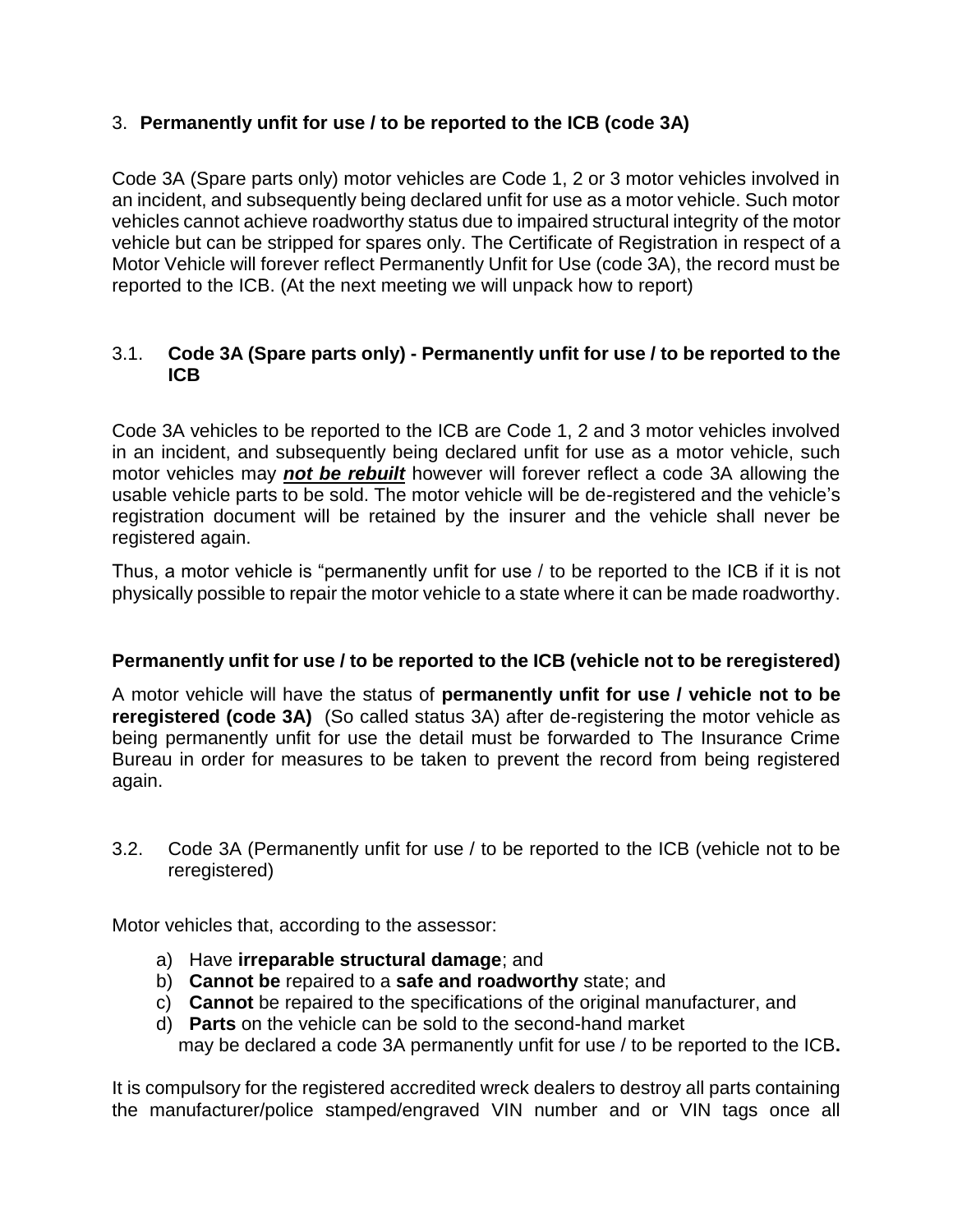salvageable parts have been removed. Regulation 55(2) (e) of the National Road Traffic Act states that a "certification of demolition" need to be included where the vehicle was demolished. The date and the name/address of the body that operates the demolition equipment must appear on the certificate.

**It is compulsory that vehicles deemed to be a code 3A can only be sold to** accredited wreck dealers **without the registration document.**

## 3.3. Definition of irreparable structural damage

The following should be considered by the assessor to determine when a motor vehicle has **irreparable** structural damage:

- a) Where the motor vehicle is damaged to such *an extent that the motor vehicle concerned and or any part thereof cannot be made roadworthy and the chassis cannot be used to build a motor vehicle*;
- b) When the complete ladder or monocoque chassis is ripped, torn or twisted beyond repairs and needs to be replaced, including and especially in the case of light delivery motor vehicles;
- c) When the entire load bearing sections (cab) of the main rails need to be cut and welded, including and especially in the case of light delivery motor vehicle cabs;( SANS 10047 (par.5.4 p13) under Road wheels and hubs; towing bracket; coupling ball and tow bar and others indicate the vehicle roadworthiness must be rejected if certificate of registered welder is not available).
- d) When the motor vehicle has sustained severe irreparable structural damage and a vehicle cannot be rebuilt due to the damage to the chassis, frame and monocoque.
- 3.4. Legislation and Natis requirements
	- a) The insurer should ensure that these motor vehicles are deregistered as "**permanently unfit for use/to be reported to the ICB,** and the vehicle shall not be reregistered.
	- b) It is compulsory that these motor vehicles should be registered/dealer stocked in the name of the insurer or the salvage agent. The certificate of deregistration should be defaced, and the barcode and control number must be blacked out (Annexure A example) and kept on file by only the insurer according to legislation. Although vehicles deregistered as **permanently unfit for use/to be reported to the ICB** can be reregistered in terms of Regulation 13 (4), and such a motor vehicle will have the status of "built-up" (so called status 3) after registering the motor vehicle as being liable for licensing. It is the intention that code 3A vehicles are not to be reregistered. Although vehicles to be reregistered in terms of Regulation 13(4) by default must successfully pass a SAPS Vehicle